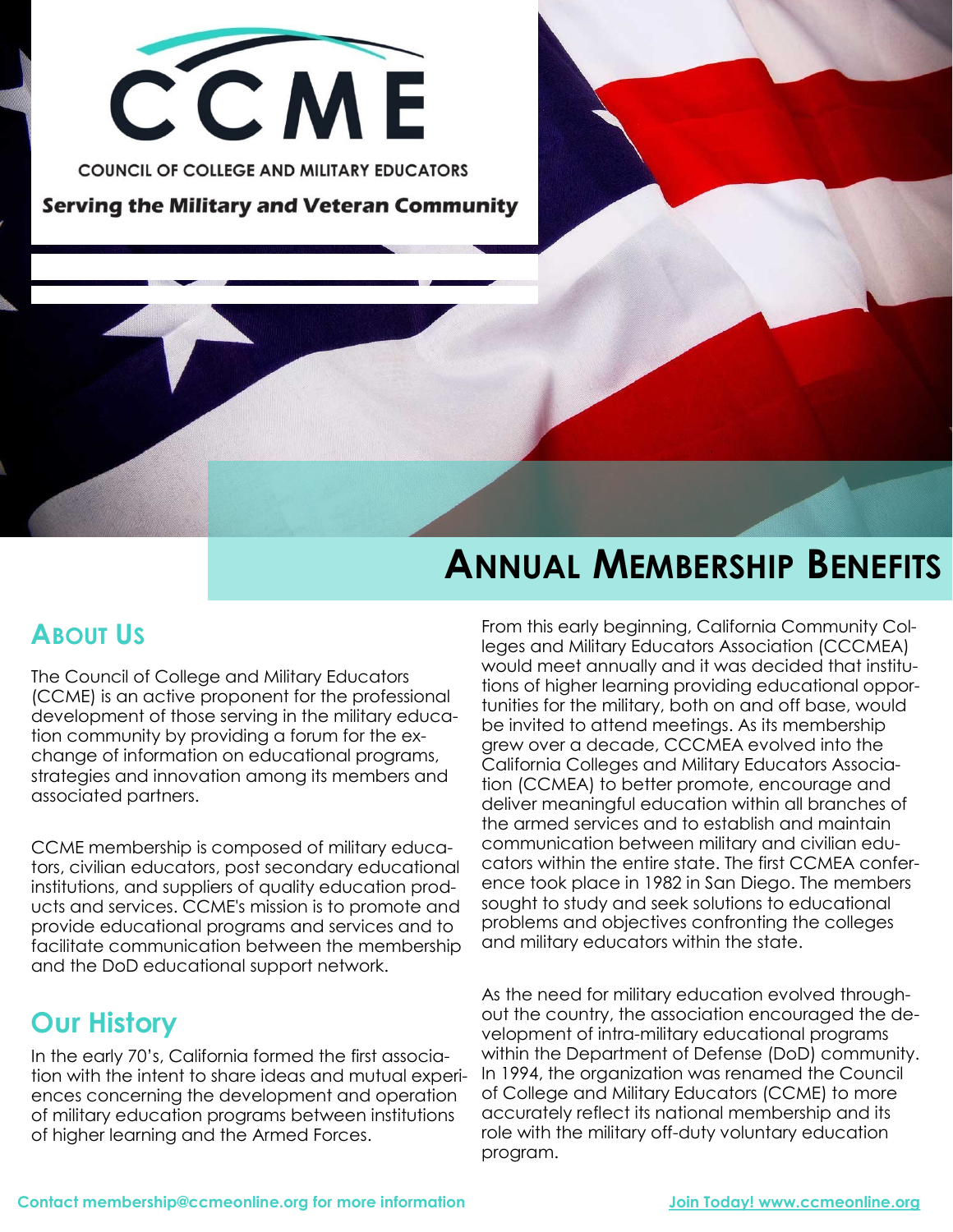

### **A MESSAGE FROM OUR EXECUTIVE BOARD OF DIRECTORS**

On behalf of Council of College and Military Educators (CCME) we thank you for your membership and support of our mission.

Members of CCME belong to the largest international organization dedicated to promoting, encouraging, and delivering quality education to service members and their families in all branches of the United States Armed Forces. Each year, the CCME Professional Development Symposium generates the largest forum of its kind with an attendance of approximately 1,000 participants. The annual symposium fosters networking and interaction among key leadership across organizations in a collaborative environment focused on enhancing and optimizing voluntary education opportunities for service members, veterans, and their families.

Your membership gives you access to representation from a wide audience:

- DoD/Military Educators Chiefs of Voluntary Education, Education Services Officers and Education **Counselors**
- Higher Education Colleges and Universities that strive to successfully serve military and veteran students
- U.S. Service Members All branches of service
- Veterans Affairs VA leadership, veteran service organizations and U.S. Veterans
- Government Officials DoE, DoD, VA, elected officials and more
- Corporations Providers of educational materials and services

CCME continues this over 40 +year tradition by being the premier forum that brings all of these dedicated and committed individuals together to experience best practices and resources for the service member and their families. We thank you for considering CCME Membership. Not only are you gaining the opportunities mentioned, but you are including your footprint with the many others that support our efforts.

Thank you again for you continued support of CCME.

V/r

CCME Executive Board ccmeonline.org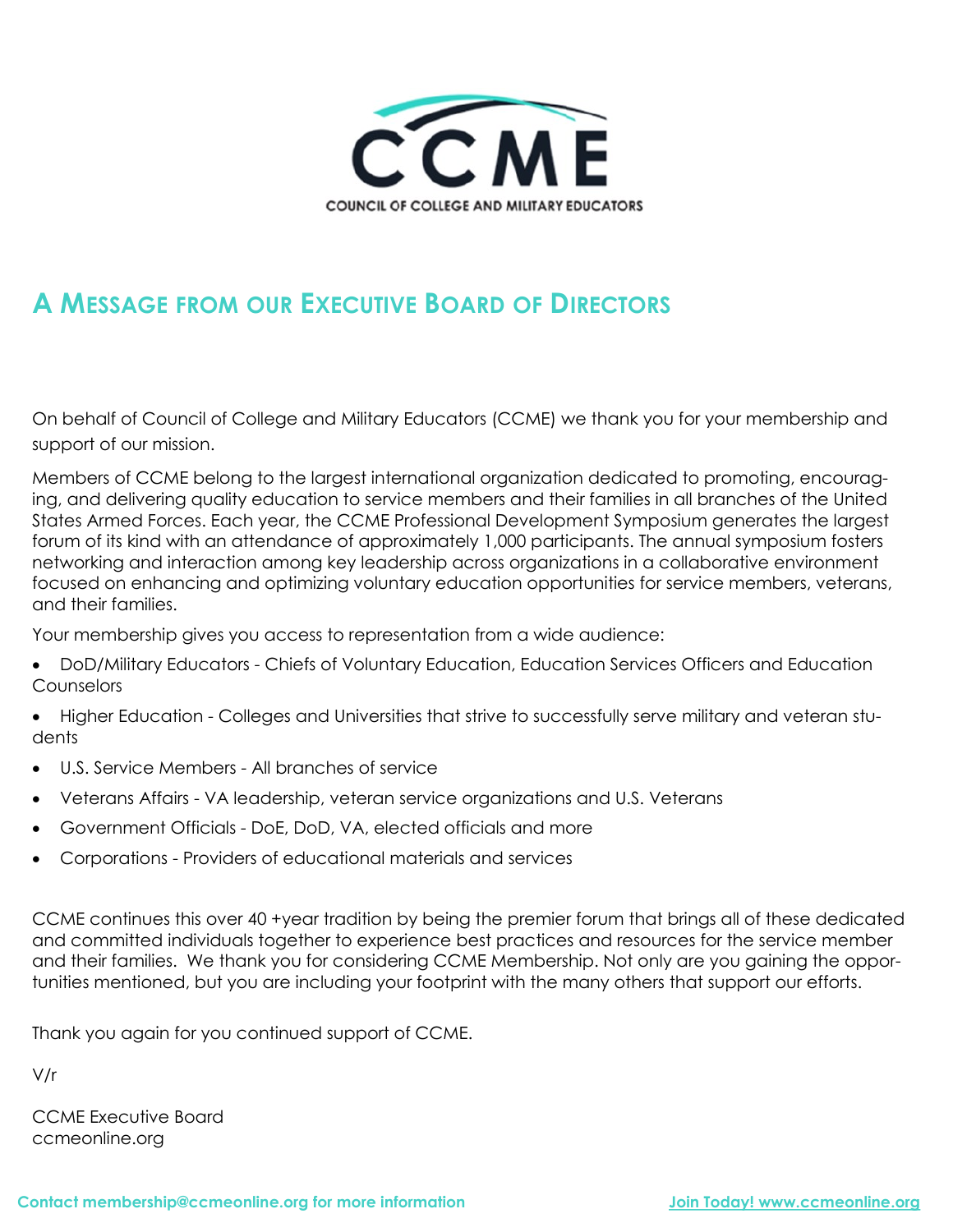



### **OUR MISSION**

To serve as a professional development platform that showcases educational and career opportunities for military-affiliated students.

### **OUR VISION**

To facilitate meaningful dialogue that leads to relevant strategies, innovation, and collaboration to enhance student success.

#### **OUR GUIDING VALUES**

#### **Commitment to Student Success**

- **Advocate for a positive military affiliated student academic experience**
- **Influences guidelines for innovative and relevant career pathways**
- nnovative and<br>seminate new<br>dures<br>compositions • **Provides a platform to disseminate new ideas policies, and procedures**

## **Collaboration and Effective Communication**

- **Reciprocated exchange best practices and lessons learned**
- **Created space for open communication**
- communicatio<br>Experts (SMEs<br><sub>J</sub>dent educati • **Access to Subject Matter Experts (SMEs) in military and veteran student education**

### **Mutual Respect and Trust**

- **that stimulates<br>discussions<br>openness** • **Provides an environment that stimulates meaningful and positive discussions**
- **Encourages sincerity and openness**

## **Envisioned Student Success Outcomes**

- **Analyze data to measure results**
- Propose topics and direction of future<br>
professional symposiums<br>
 Promotes educational partnerships the<br>
support student success **professional symposiums**
- **Promotes educational partnerships that support student success**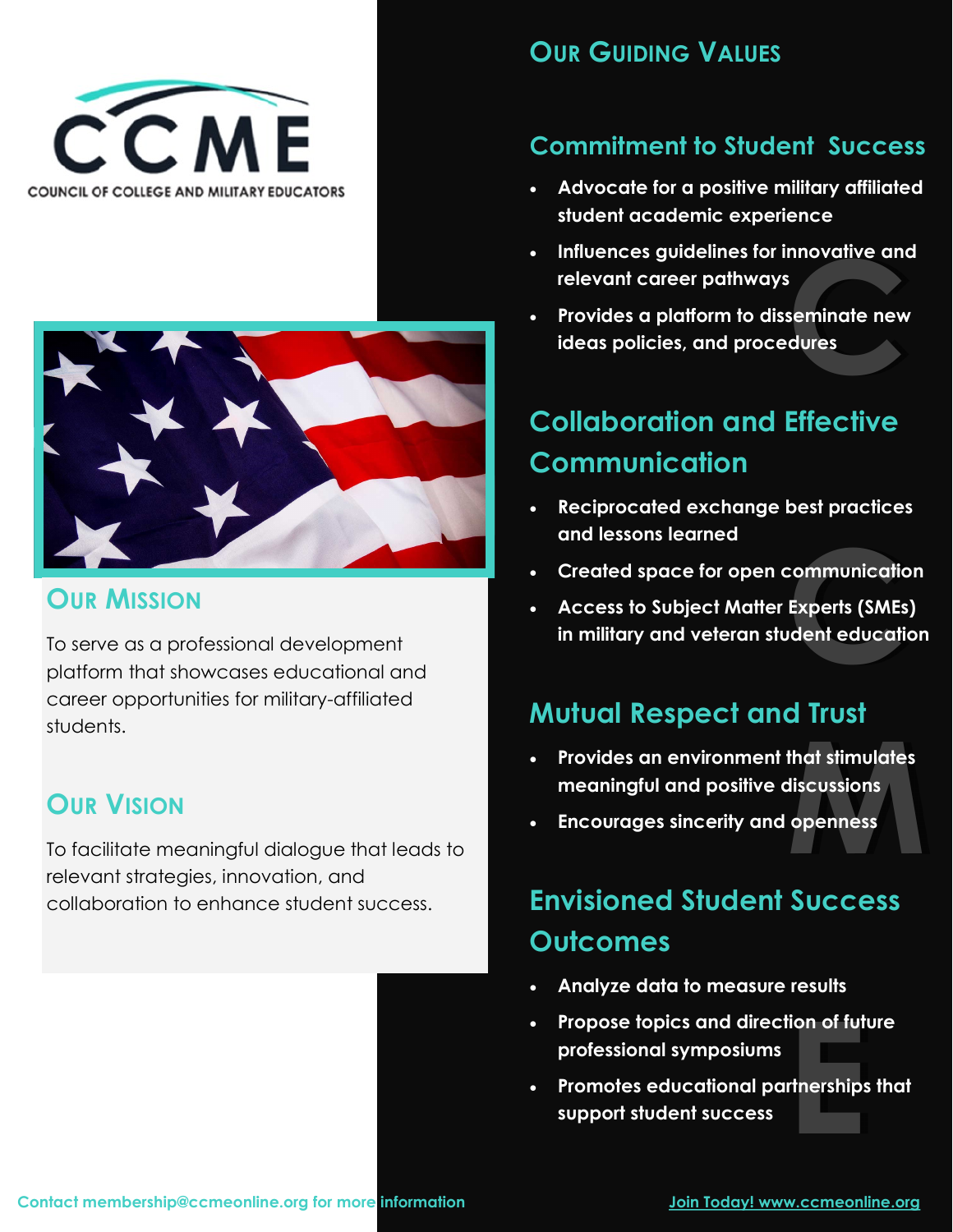#### **CCME Membership Benefits include:**

• **Generous Discounts** on Annual Symposium Registration and Exhibitors fees (\$500 Institutional/Organizational membership includes discounted registration for up to 15 attendees - a savings of \$750)

• **CCME newsletters** throughout the year

• **Scholarships for your students.** Students from member-only institutions are eligible to receive annual CCME Scholarships

• **Promote your organization!** A link from the CCME website to your organization's website (Institutional/Organizational memberships only)

• Contribute to and **receive current information** about military education policy and practices

• Organization/Institution Members receive permission to use the **[CCME Member logo](https://www.ccmeonline.org/copy-of-support-ccme)** on Organization's/Institution's and ACME Affiliate websites and literature

• **Networking opportunities** with military education leadership

• **CCME webinar invites** on hot topics in military and veteran education and employment initiatives

• For institutions—your **students can attend CCME Symposiums for FREE!**



**COUNCIL OF COLLEGE AND MILITARY EDUCATORS** 

**Serving the Military and Veteran Community** 

### **YOUR SUPPORT MATTERS**

A portion of your membership goes to the CCME Scholarship Endowment Fund [de](https://ce7bd8b9-b5a5-473a-9417-35cc12ba4394.filesusr.com/ugd/b71506_97a9ee4cbc384390b4e598b1d7f41094.pdf)dicated to promoting education opportunities for qualified active duty Servicemembers, drilling reservists, National Guard members, veterans and their spouses. Contributions to the fund are provided in two ways:

•50% of all CCME membership dues are deposited into the Scholarship Fund.

•Organizations and/or individuals, members, and non-members may choose to make a charitable donation to the Scholarship Fund at any time. Donations may be given in honor or in memory of an individual. Donors also have the option to honor an organization through their donation.

#### **MEMBERSHIP COST**

The CCME membership year runs from April 1 - March 31. Annual membership categories and rates are as follows:

•**\$50** - **Individual**

•**\$500 - Organization/Institution** (Includes Memberships for 15 individuals within the Organization/Institution)

## **Membership 2022-2023**